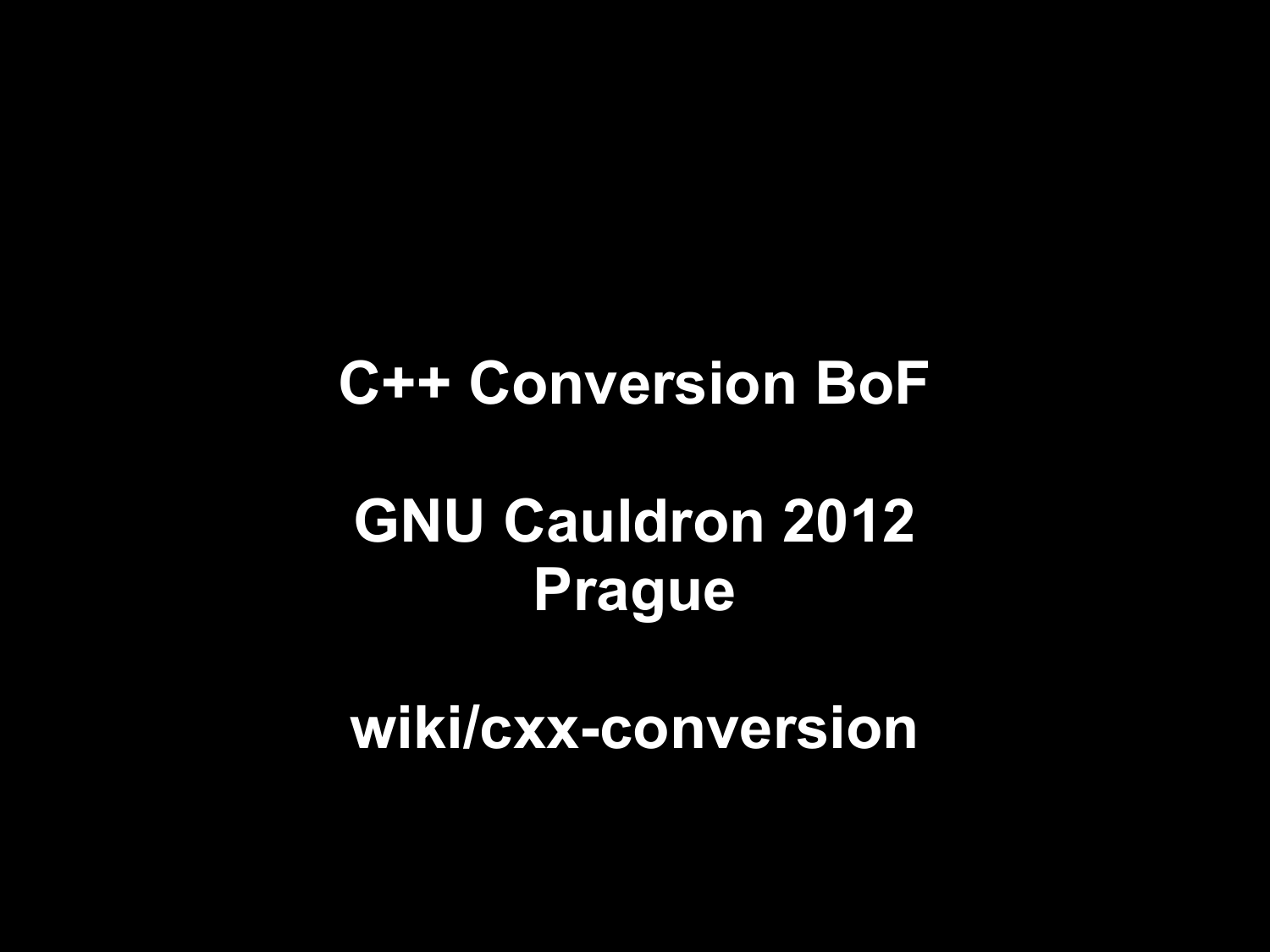#### **Purpose**

Enable modern coding techniques.

Encourage better decomposition.

Ease the task of coming up to speed in GCC.

Provide better type safety.

Method: Upgrade infrastructure to make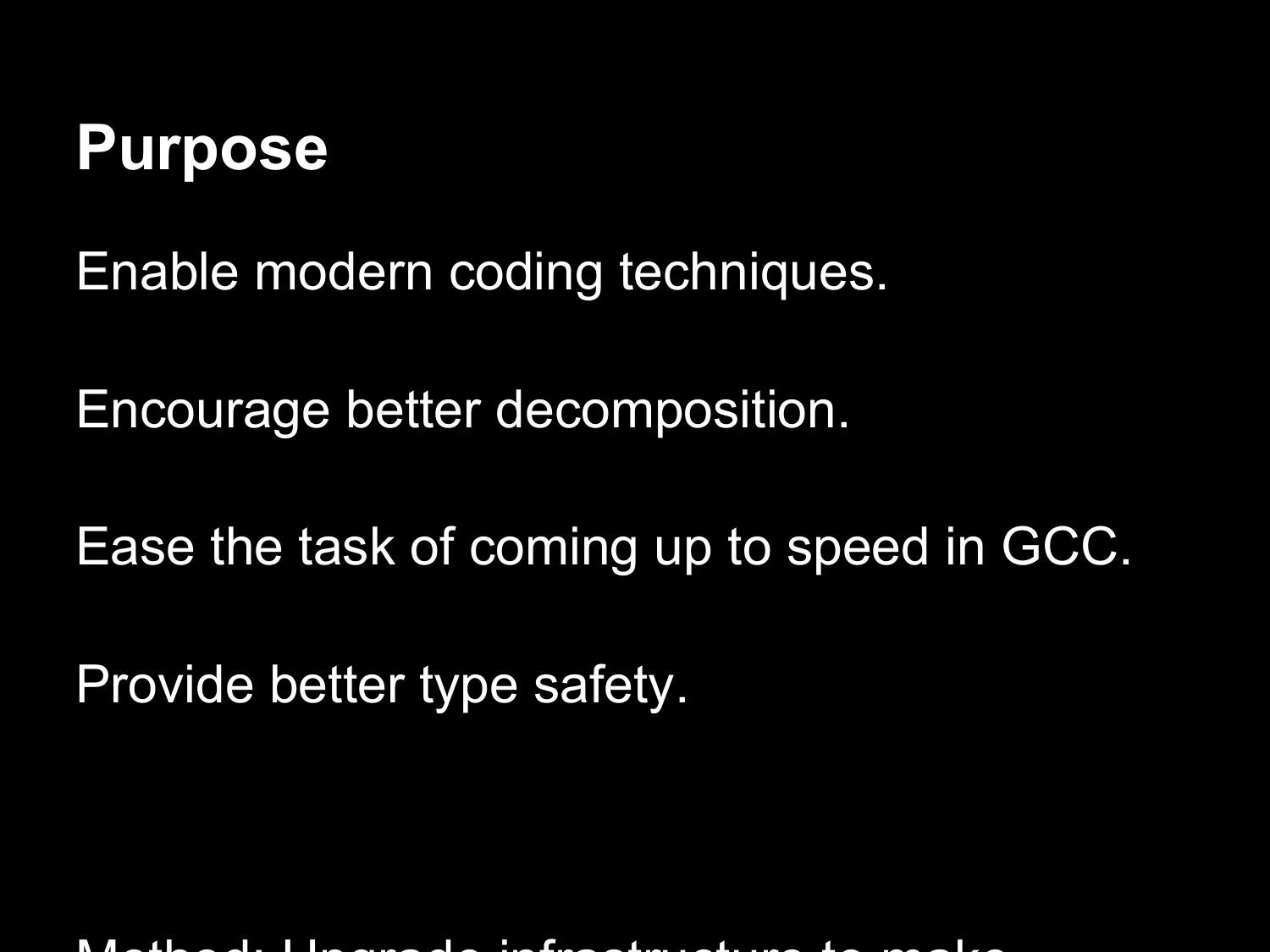# **Philosophy**

Each change has a benefit. One or more of:

- Faster compilation.
- Smaller compiler.
- More concise source.
- **Better type safety.**
- More source flexibility.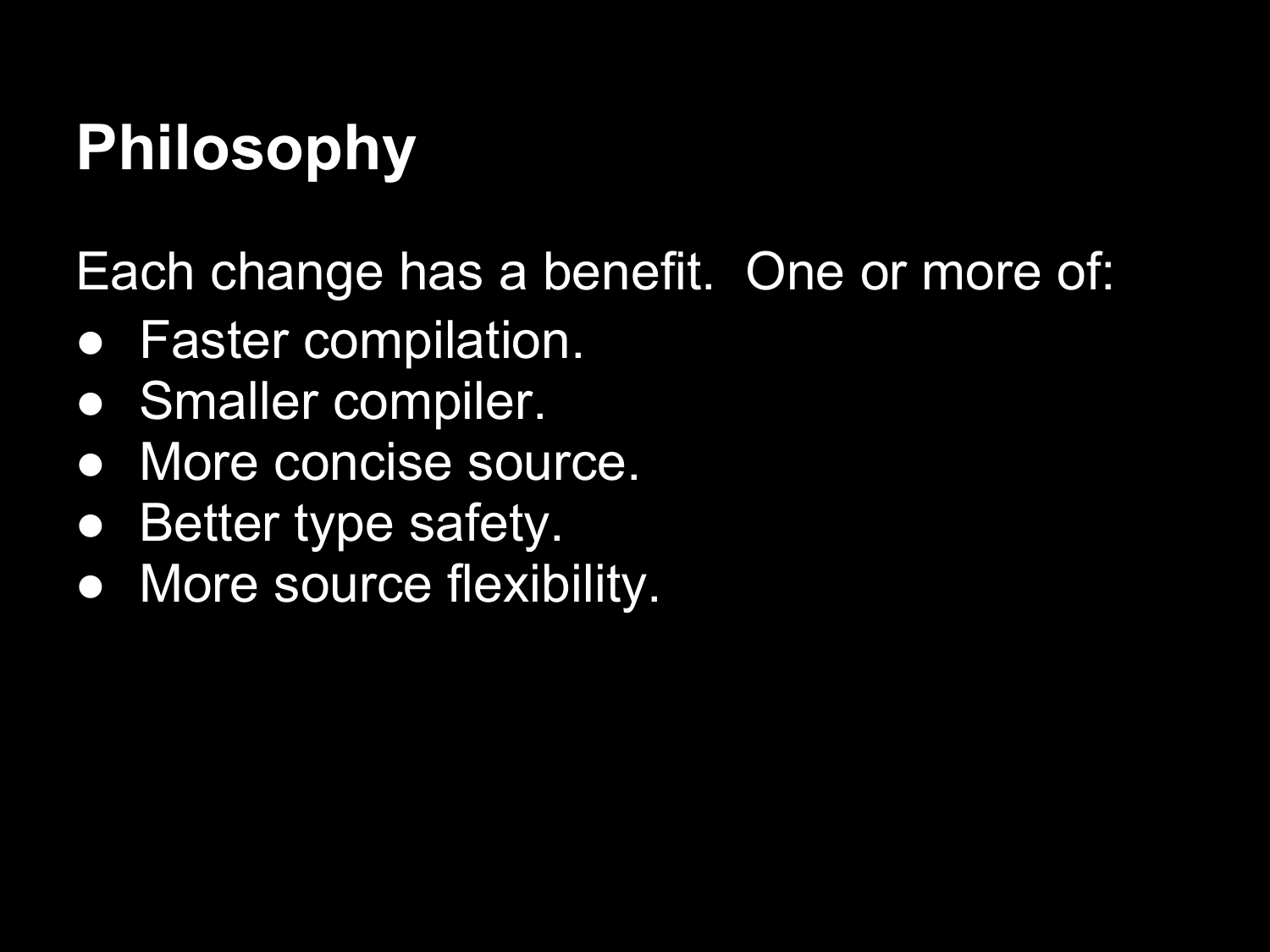#### **Process**

- 1. Prove
	- Change an existing abstraction to C++.
	- Convert a few uses to the new syntax.
- 2. Commit
	- Push to trunk.
- 3. Expand
	- Convert other uses to the new syntax.
- 4. Exploit
	- Consider representation improvements.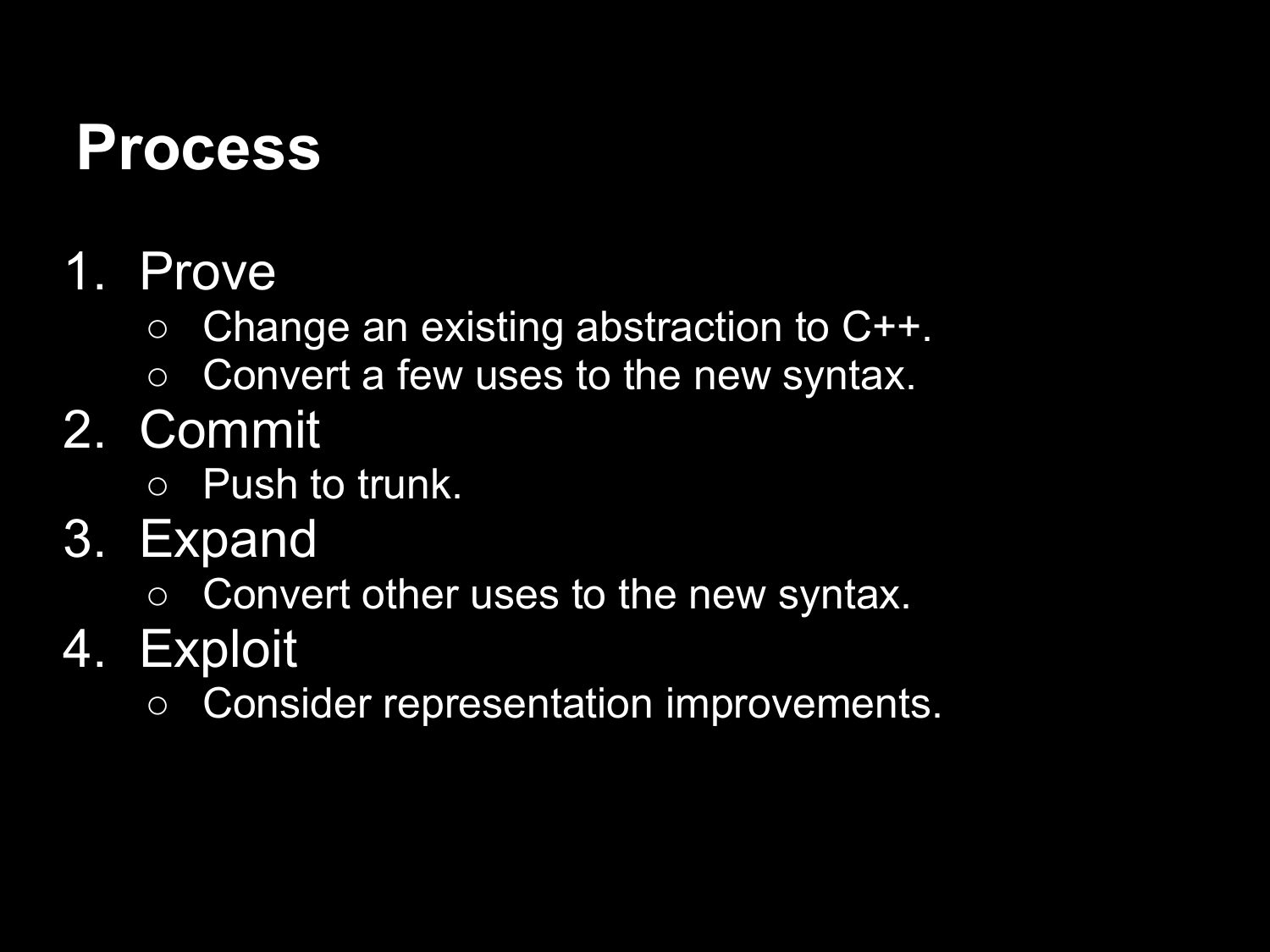# **Coding Conventions**

C++03 in gcc, libcpp, and fixincludes.

Much remains the same.

C++ conventions are conservative.

- No exceptions or RTTI.
- Be reasonable and justifiable.
- Declare variables at first use.
- Avoid implicit conversions.
- Take care in overloading functions.
- Define member functions out-of-class.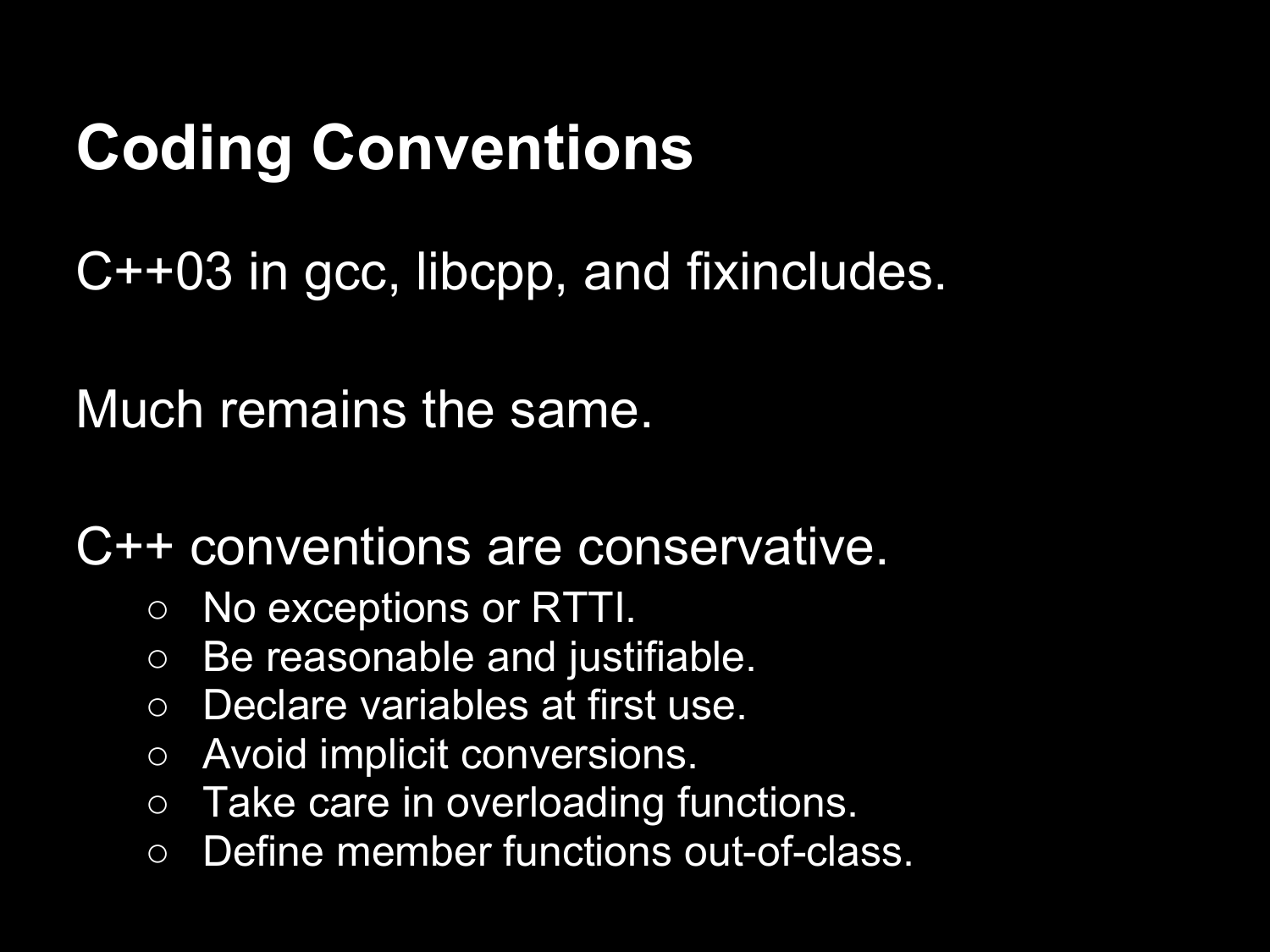### **Challenge: Garbage Collection**

GGC does not understand C++.

GTY marking is a burden.

Marking stdlib is not desirable.

GGC required for PCH.

C++ can simplify GGC code.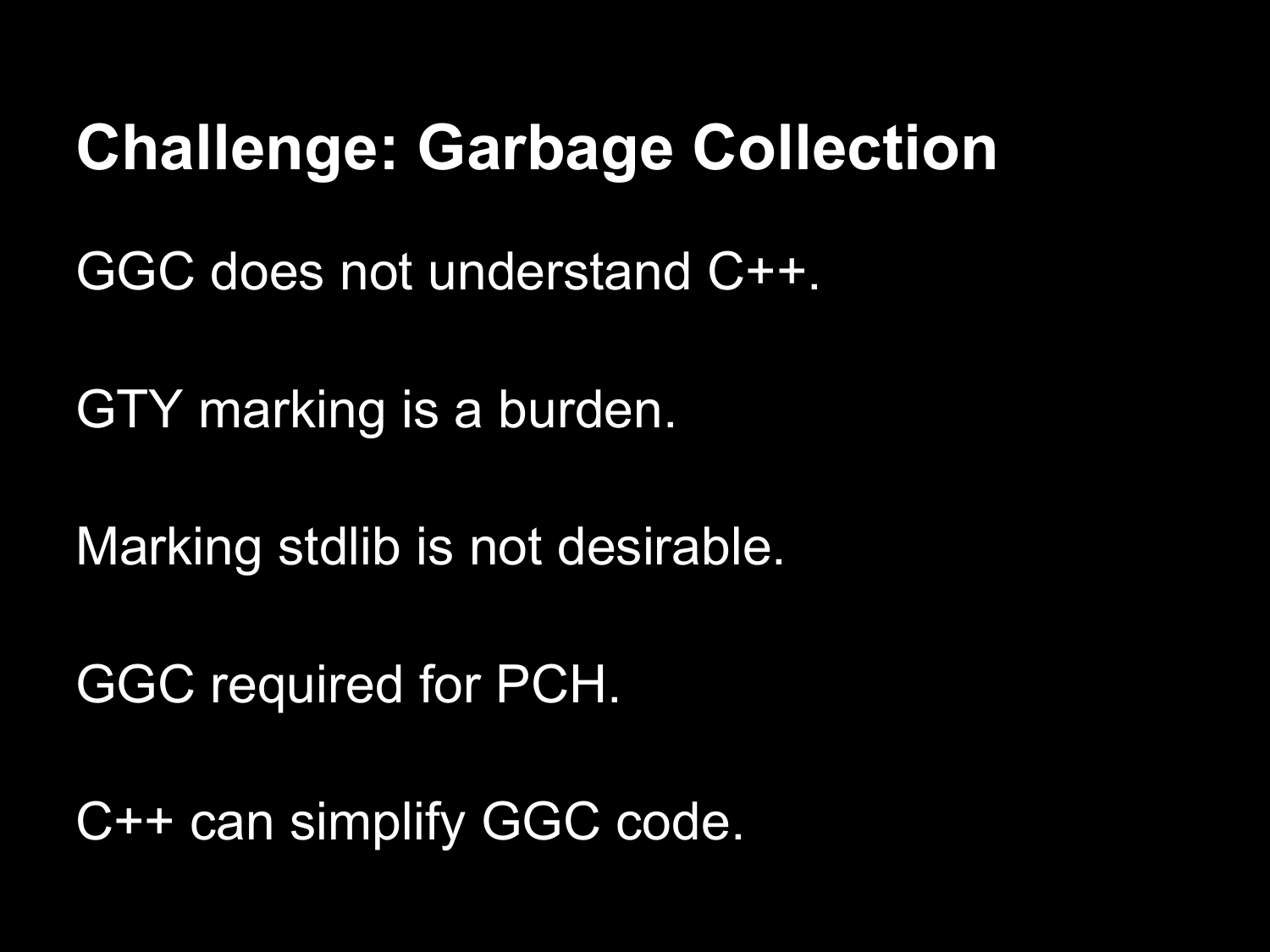## **Challenge: ICE Report**

Macros provide file/line information.

Replacing macro calls with C++ operators eliminates that information.

Instead dump (part of) stack on ICE.

Mechanism and format TBD.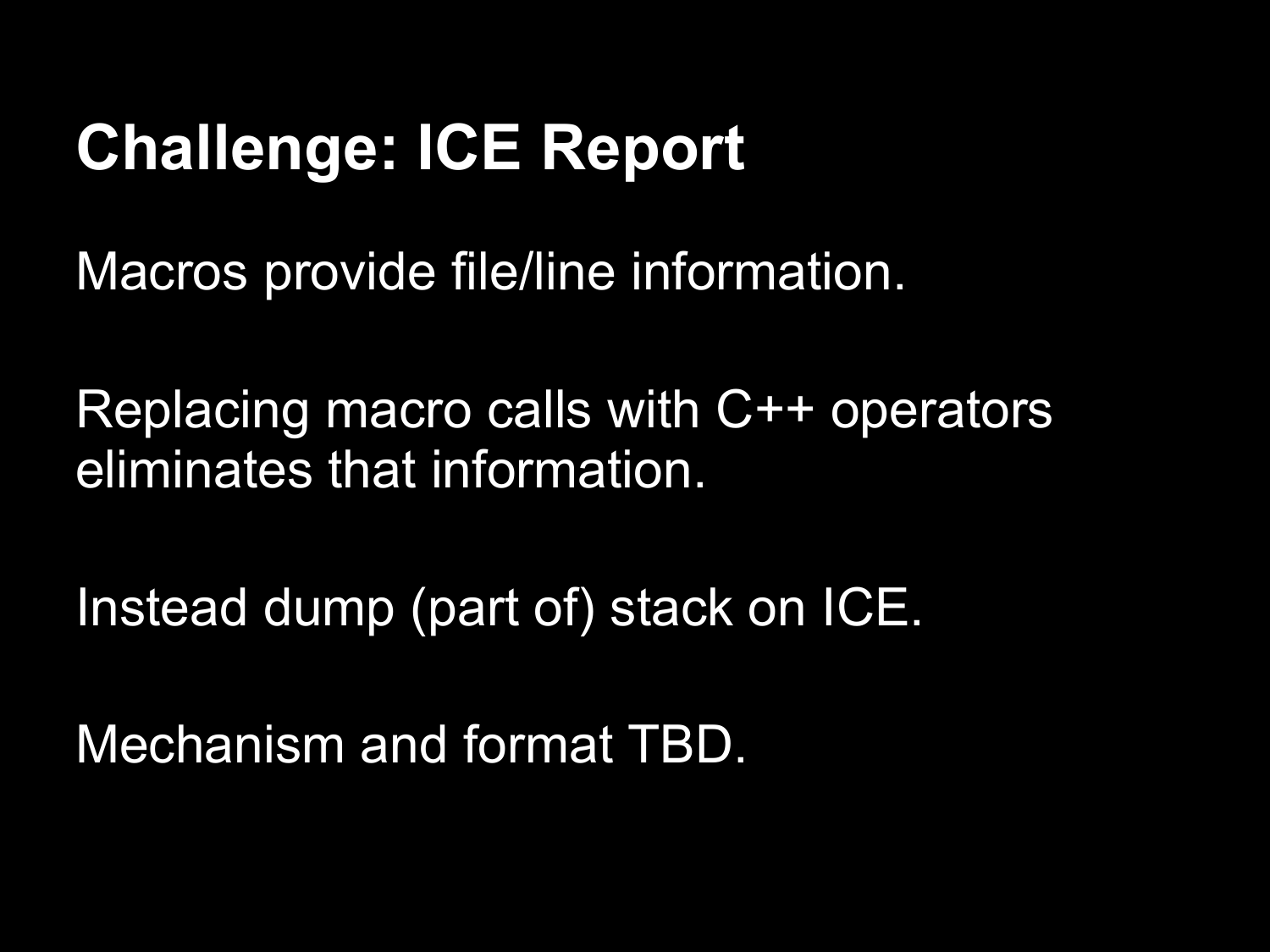### **Status**

Bootstrap switched to C++. Vector converted to C++. Still needs []. Type safe hash table in use. Gengtype hacked for vectors. Tree check macros replaced with debuggable inline functions. Coding conventions patch submitted.